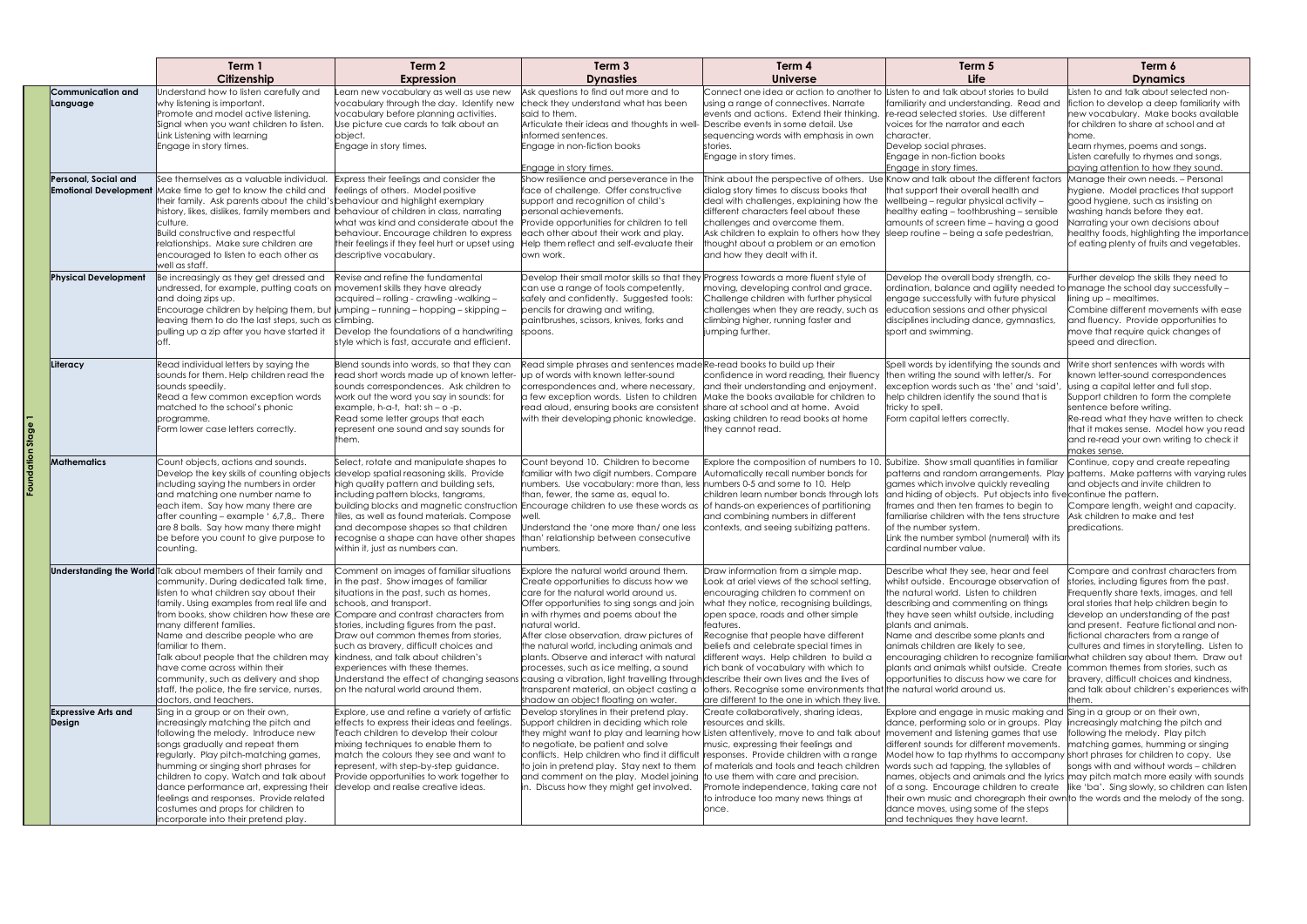|                   |                                       | Term 1<br>Citizenship                                                                 | Term 2<br><b>Expression</b>                                         | Term <sub>3</sub><br><b>Dynasties</b>                                                                 | Term 4<br><b>Universe</b>                                                          | Term 5<br><b>Life</b>                                                       | Term 6<br><b>Dynamics</b>                                           |
|-------------------|---------------------------------------|---------------------------------------------------------------------------------------|---------------------------------------------------------------------|-------------------------------------------------------------------------------------------------------|------------------------------------------------------------------------------------|-----------------------------------------------------------------------------|---------------------------------------------------------------------|
|                   |                                       | <b>Memory Box</b>                                                                     | <b>Muck, Mess and Mixtures</b><br>Curriculum Driver - Art           | <b>Magnificent Monarchs</b>                                                                           | <b>Splendid Skies</b><br>Curriculum Driver - Science                               | <b>Beachcombers</b><br>Curriculum Driver - Science                          | <b>Humans</b>                                                       |
|                   | Main project<br><b>English genres</b> | <b>Curriculum Driver - History</b><br>Narrative                                       | Poetry                                                              | <b>Curriculum Driver - History</b><br>Diary                                                           | Persuasive letter                                                                  | Non-chronological report                                                    | Curriculum Driver - Science<br>Non-fiction                          |
|                   |                                       |                                                                                       | Postcards                                                           | Poetry                                                                                                | Information Text Writing                                                           | Biography                                                                   | <b>Adventure Narrative</b>                                          |
|                   | Text study                            | Last Stop on Market Street                                                            | <b>Firework Poetry</b>                                              | The Great Fire of London Non-Fiction                                                                  | <b>Ice Planet</b>                                                                  | Pirates                                                                     | In My Heart                                                         |
|                   |                                       | The Queen's Hat<br>Who am I?                                                          | Meercat Christmas Mail<br>Celebrations                              | Text: If I were in charge of the world<br>Polar Places                                                | Information texts - plants<br>Plants, animals and where we live                    | Grace Darling information text<br>On Safari                                 | When I Grow Up<br>Squash, bend and twist                            |
|                   | Science                               | Our body and Senses                                                                   | Light and Dark                                                      | Animals including Humans                                                                              |                                                                                    | Minibeasts<br>Ourselves and invertebrates                                   |                                                                     |
|                   | Art                                   | Art technology                                                                        | Painting techniques                                                 | Print making                                                                                          | Drawing                                                                            |                                                                             | Responding to Art                                                   |
|                   |                                       | Family portraits<br>Plan, design and evaluate a healthy Taste Testing                 | Colour Mixing                                                       | Model making - Kings and Queens<br>Design, make and evaluate                                          | Weather/seasons themed art<br>Design, make and evaluate sun                        | <b>Beachcomber Art</b><br>Finger Puppets                                    | Pushes and pulls                                                    |
| ⋖                 | <b>D&amp;T</b>                        | picnic                                                                                | Sorting and grouping foods                                          | Construct castles and palaces                                                                         | catchers                                                                           | Build a home for a hermit crab                                              |                                                                     |
| ত<br>δ            | Geography                             | Map work and directional language Food from around the world<br>UK and capital cities |                                                                     | Royal residences                                                                                      | Weather<br>Aerial Views                                                            | Coastline features                                                          |                                                                     |
| N                 |                                       | Local Area - Banbury                                                                  |                                                                     |                                                                                                       | The equator                                                                        |                                                                             |                                                                     |
|                   | Maths                                 |                                                                                       |                                                                     |                                                                                                       | <b>Hamilton Maths</b>                                                              |                                                                             |                                                                     |
|                   | <b>History</b>                        | Toys, objects, events and people -<br>past and present                                | Famous artists                                                      | <b>Fimeline of English and British</b><br>Monarchs                                                    | To learn about significant people in<br>the past                                   |                                                                             | To learn about significant people in<br>the past                    |
|                   | Computing                             | <b>Online Safety</b>                                                                  | Animated Stories                                                    | Grouping and Sorting                                                                                  | Coding                                                                             | Grouping and Sorting                                                        | Lego Builders                                                       |
|                   | Music                                 | Hey You!                                                                              | Rhythm - Banana rap.                                                | In the Groove                                                                                         | Round and Round                                                                    | Your imagination                                                            | Reflect, rewind and replay                                          |
|                   | Personal<br>Development               | Rights and Responsibilities Y1 SCARF                                                  | Being my Best Y1 SCARF                                              | Me and my relationships Y1 SCARF                                                                      | Valuing difference Y1 SCARF                                                        | Growing and Changing Y1 SCARF                                               | Geeping myself SAFE Y1 SCARF                                        |
|                   | $\overline{R.E}$                      | Christianity - Creation Story                                                         | Christianity - Christmas                                            | Christianity - Jesus as a friend                                                                      | Christianity - Easter Palm Sunday                                                  | Judaism - Shabbat                                                           | Judaism - Rosh Hashanah and Yom<br>Kuppur                           |
|                   | P.E                                   | Yr 1 Running / Fitness Circuits<br>Yr 2 Dodging / Fitness Circuits                    | Hands 1<br>Wide, narrow, curled                                     | Feet 1<br>Linking                                                                                     | Hands 2<br>Seasons / weather                                                       | Jumping 1<br>Team Building                                                  | Games for understanding<br>House Competitions / Sports Day          |
|                   | Main project                          | Childhood                                                                             | <b>Beat, Band and Boogie</b>                                        | <b>Dinosaur Planet</b>                                                                                | <b>Moon Zoom</b>                                                                   | <b>Wriggle and Crawl</b>                                                    | <b>Bounce</b>                                                       |
|                   |                                       | <b>Curriculum Driver - History</b>                                                    | Curriculum Driver - Music                                           | <b>Curriculum Driver - History</b>                                                                    | Curriculum Driver - Science/DT                                                     | Curriculum Driver - Science                                                 | Curriculum Driver - PE                                              |
|                   | <b>English genres</b>                 | Recount<br>Poetry                                                                     | Narrative<br>Instruction writing                                    | Persuasive letter<br>Narrative                                                                        | Narrative                                                                          | Non-chronological report<br>Narrative                                       | Narrative<br>Poetrv                                                 |
|                   | Text study                            | Our Trip to the Woods                                                                 | My Christmas Star                                                   | Ice planet adventure park                                                                             | Biography<br>Stardust                                                              | The Crow's Tale                                                             | Little Red Riding Hood - twisted tale                               |
|                   |                                       | When I am by myself                                                                   | How to make a                                                       | George and the dragon - legend                                                                        | <b>Biography of Neil Armstrong</b>                                                 | <b>Hibernation texts</b>                                                    | When I am by Myself poem                                            |
|                   | Science                               | Animals including humans                                                              | Materials Monster                                                   | ittle Masterchefs                                                                                     | <b>Young Gardeners</b>                                                             | Our local environment                                                       | Healthy me                                                          |
|                   | Art                                   | Materials<br>Art technology                                                           | Uses of everyday materials<br>Painting techniques                   | Animals including humans<br>Print making - dinosaur prints                                            | Plants and animals<br>Drawing                                                      | Living things and their habitats<br>ЗD                                      | Animals including humans<br>Responding to Art                       |
|                   |                                       | Sketching                                                                             | Explore colour, pattern, texture, line,                             | Explore materials through making                                                                      | Space inspired artwork                                                             | Observational drawings of minibeasts Explore materials and techniques       |                                                                     |
|                   |                                       |                                                                                       | shape, form and space                                               | dinosaur eggs                                                                                         |                                                                                    | and habitats                                                                | Golf ball and throw ball painting                                   |
| B<br><u>യ</u>     | D&T                                   | Face sculptures                                                                       | Designing and making musical<br>instruments                         | Design, make and evaluate junk<br>dinosaurs and sock puppet dinosaurs or a space buggy                | Design, make and evaluate a rocket                                                 | Design, make a evaluate a minibeast Design make and evaluate bouncy<br>home | balls and balloon-powered cars                                      |
| $\mathbf{u}$<br>ئ | Geography                             | Local area and community $-$<br>Banbury.                                              |                                                                     | Animals at risk of extinction                                                                         | Earth from space                                                                   | Map work - linking to minibeasts<br>Explore aerial photographs              |                                                                     |
|                   | Maths                                 |                                                                                       |                                                                     |                                                                                                       | <b>Hamilton Maths</b>                                                              |                                                                             |                                                                     |
|                   | <b>History</b>                        | Changes in childhood over time<br>Childhood – past and present                        | To learn about significant people in<br>the past – famous musicians | Explore the lives of Significant people<br>from the past - Mary Anning<br>What happened to dinosaurs? | ives and events of significant people<br>from the past: astronauts/space<br>travel |                                                                             | Explore the lives and events of<br>significant people from the past |
|                   | Computing                             | Online safety                                                                         | Creating pictures                                                   | Questioning                                                                                           | Coding                                                                             | Presenting ideas                                                            | Making music                                                        |
|                   | Music                                 | Hands, feet and heart                                                                 | Ho, Ho, Ho                                                          | 'wanna' play in a band                                                                                | Zoo time                                                                           | Friendship song                                                             | Reflect, rewind and replay                                          |
|                   | Personal                              | Rights and Responsibilities Y4 SCARF                                                  | Being my Best Y4 SCARF                                              | Me and my relationships Y4 SCARF                                                                      | Valuing difference Y4 SCARF                                                        | Growing and Changing Y4 SCARF                                               | Keeping myself SAFE Y4 SCARF                                        |
|                   | Development<br>R.E                    | Christianity - What did Jesus teach?                                                  | Christianity                                                        | Judaism - Passover                                                                                    | Christianity - Easter Resurrection                                                 | Judaism - The Covenant                                                      | Judaism - Rites of Passage and goo                                  |
|                   |                                       |                                                                                       | Christmas - Jesus as a gift from God                                | Islam - Prayer at home                                                                                |                                                                                    | Islam - Community and Belonging                                             | works<br>Islam - Hajj                                               |
|                   |                                       |                                                                                       |                                                                     |                                                                                                       |                                                                                    |                                                                             |                                                                     |
|                   | P.E                                   | <b>Yr1 Running/Fitness Circuits</b><br>Yr2 Dodging / Fitness circuits                 | Yr1 Hands / Body Parts                                              | Yr 1 Feet / Pathways                                                                                  | Yr1 Hands 2 / Starry Night                                                         | Yr 1 Jumping 1 / Team building                                              | Games for understanding                                             |

| 5                          | Term 6<br><b>Dynamics</b>                         |
|----------------------------|---------------------------------------------------|
|                            |                                                   |
| nbers                      | <b>Humans</b>                                     |
| er – Science               | Curriculum Driver - Science                       |
| oort                       | Non-fiction                                       |
|                            | Adventure Narrative                               |
| ation text                 | In My Heart<br>When I Grow Up                     |
|                            | Squash, bend and twist                            |
|                            |                                                   |
| brates                     |                                                   |
|                            | Responding to Art                                 |
|                            |                                                   |
|                            | Pushes and pulls                                  |
| rmit crab                  |                                                   |
|                            |                                                   |
|                            |                                                   |
|                            |                                                   |
|                            |                                                   |
|                            |                                                   |
|                            | To learn about significant people in<br>the past  |
|                            | Lego Builders                                     |
|                            |                                                   |
|                            | Reflect, rewind and replay                        |
|                            |                                                   |
| ng Y1 SCARF                | Keeping myself SAFE Y1 SCARF                      |
|                            |                                                   |
|                            | Judaism - Rosh Hashanah and Yom                   |
|                            | Kuppur                                            |
|                            | Games for understanding                           |
|                            | House Competitions / Sports Day                   |
| I Crawl                    | <b>Bounce</b>                                     |
|                            |                                                   |
|                            | Curriculum Driver - PE                            |
| r-Science<br>oort          |                                                   |
|                            | Narrative<br>Poetry                               |
|                            | Little Red Riding Hood - twisted tale             |
|                            | When I am by Myself poem                          |
| t                          | <b>Healthy</b> me                                 |
| habitats                   | Animals including humans                          |
|                            | Responding to Art                                 |
|                            | gs of minibeasts Explore materials and techniques |
|                            | Golf ball and throw ball painting                 |
|                            | ate a minibeast Design make and evaluate bouncy   |
|                            | balls and balloon-powered cars                    |
|                            |                                                   |
|                            |                                                   |
| minibeasts<br><u>raphs</u> |                                                   |
|                            | Explore the lives and events of                   |
|                            | significant people from the past                  |
|                            |                                                   |
|                            | Making music                                      |
|                            | Reflect, rewind and replay                        |
|                            | Keeping myself SAFE Y4 SCARF                      |
|                            |                                                   |
| ng Y4 SCARF<br>ant         | Judaism – Rites of Passage and good               |
| nd Belonging               | works                                             |
|                            | Islam - Hajj                                      |
| building<br>building       | Games for understanding<br>House Comp/ Sports Day |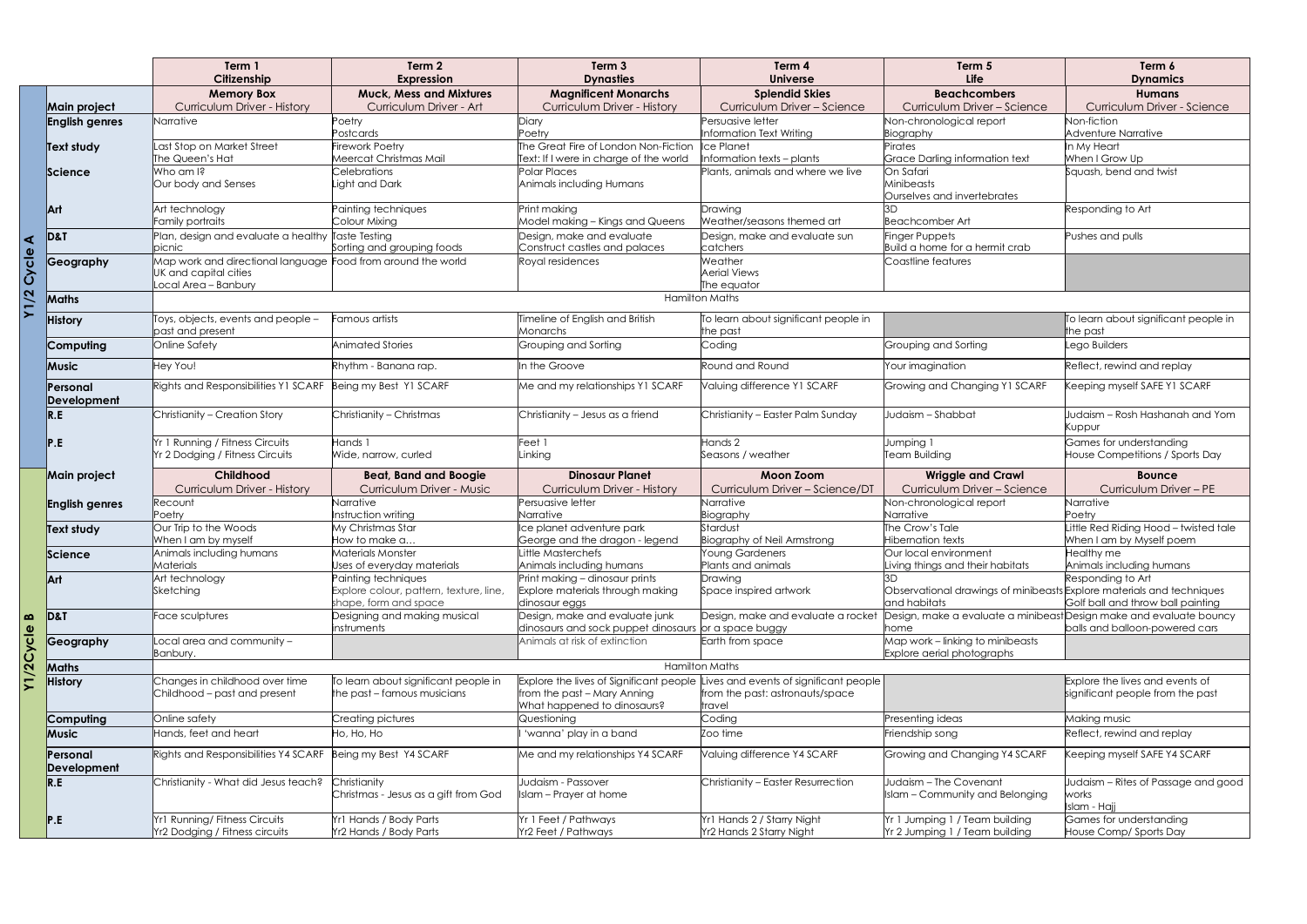|                       |                         | Term 1<br>Citizenship                                | Term <sub>2</sub><br><b>Expression</b>                                    | Term <sub>3</sub><br><b>Dynasties</b>                          | Term 4<br><b>Universe</b>                                                          | Term 5<br>Life                                                       | Term 6<br><b>Dynamics</b>                                                                       |  |
|-----------------------|-------------------------|------------------------------------------------------|---------------------------------------------------------------------------|----------------------------------------------------------------|------------------------------------------------------------------------------------|----------------------------------------------------------------------|-------------------------------------------------------------------------------------------------|--|
|                       | <b>Main project</b>     | <b>Urban Pioneers</b><br>Curriculum Driver - Art     | Playlist<br>Curriculum Driver - Music                                     | <b>Through the Ages</b><br><b>Curriculum Driver - History</b>  | <b>Misty Mountain Sierra</b><br>Curriculum Driver - Geography                      | <b>Blue Abyss</b><br>Curriculum Driver - Science                     | Sprint<br>Curriculum Driver-PE                                                                  |  |
|                       | <b>English genres</b>   | Narrative – Love Story                               | Poetry<br>Narrative - Traditional Tale                                    | Narrative - Story<br>Non-Fiction - Holiday Brochure            | Narrative - Tragedy<br>Non-fiction - Script for a factual tour                     | Narrative - Mystery<br>Non-Fiction - Non-chronological report Poetry | Narrative – Myth                                                                                |  |
|                       | Text study              | The Blue Umbrella                                    | Asked the Boy Who Cannot See<br>The Magic Paintbrush                      | Stone Age Boy<br>Skara Brae                                    | Flood<br>Once upon a Raindrop                                                      | The Whale<br><b>Skeletons and Muscles</b>                            | Theseus and the Minotaur<br>Still I Rise                                                        |  |
|                       | Science                 | Food and Our Bodies                                  | What's that Sound?                                                        | The Big Build                                                  | How Does your Garden Grow?                                                         | Living Things                                                        | Forces and Magnets                                                                              |  |
|                       | Art                     | Graffiti<br>Digital alterations (Banksy)             | Expressionism: Painting Techniques                                        | Printing                                                       | Techniques - landscape images,                                                     | 3D art that uses the human form                                      | Explore artwork linked to the<br>Olympics and sport                                             |  |
|                       | D&T                     |                                                      | Making guitars<br>Designing and evaluating earmuffs                       | Cook Well, Eat Well - Methods of<br>cooking                    | 3D modelling of a mountain range                                                   | Submarine                                                            | Olympic medal for the next Olympic<br>games                                                     |  |
| ⋖                     | Geography               | Our local environment                                |                                                                           | Significant places in the UK                                   | Rivers and mountain ranges around<br>the world.                                    | Seas and oceans                                                      | ocating countries.                                                                              |  |
| $\boldsymbol{\omega}$ | <b>Maths</b>            |                                                      |                                                                           |                                                                | <b>Hamilton Trust</b>                                                              |                                                                      |                                                                                                 |  |
| <b>US</b>             | <b>History</b>          | ocal history - Banbury                               | History of art/artists                                                    | Stone Age to the Iron Age,                                     | Significant people from the past                                                   | <b>HMS Challenger</b>                                                | Greeks-Olympic Games                                                                            |  |
|                       | Computing               | Online Safety                                        | Simulations                                                               | Graphing                                                       | Coding                                                                             | Presenting                                                           | Touch Typing                                                                                    |  |
| <u>ين</u>             | <b>Music</b>            | Local nursery rhymes<br>Developing notation skills   | Mamma Mia!<br>Christmas Carols                                            | What stories does music tell us about<br>the past?             | How does music improve our world?                                                  | Lean on me                                                           | Let your spirit fly                                                                             |  |
|                       | Personal<br>Development | Rights and Responsibilities Y3 SCARF                 | Being my Best Y3 SCARF                                                    | Me and my relationships Y3 SCARF                               | Valuing difference Y3 SCARF                                                        | Growing and Changing Y3 SCARF                                        | Keeping myself SAFE Y3 SCARF                                                                    |  |
|                       | R.E                     | Sikhism: Vaisakihi                                   | Judaism: Shavrot (Yr4)                                                    | Isalm: Eid (Yr4)                                               | Christianity: Holy Week (Yr4)                                                      | Judasim: Shabbat (Yr4)                                               | Hinduism: Janmashtami (Yr4)                                                                     |  |
|                       |                         | <b>Health Related Fitness</b><br>Netball             | Gymnastics - Symmetry/ Asymmetry<br>Football                              | Tag Rugby<br>Problem solving / Commination                     | <b>House Competitions</b><br>Water & Carnival of the Animals                       | Cricket<br>Competitions                                              | Rounders<br>Tennis                                                                              |  |
|                       | <b>MFL</b>              | am learning Spanish                                  | Musical Instruments                                                       | Fruit                                                          | Colors & Numbers                                                                   | Presenting myself                                                    | Family                                                                                          |  |
|                       | <b>Main project</b>     | Scrumdiddlyumptious<br><b>Curriculum Driver - DT</b> | <b>Heroes and Villains</b><br><b>Curriculum Driver - Music</b>            | <b>Traders and Raiders</b><br><b>Curriculum Driver - Art</b>   | <b>Tremors</b><br><b>Curriculum Driver - Geography</b>                             | <b>Predators</b><br><b>Curriculum Driver - Science</b>               | <b>Burps, Bottoms and Bile</b><br><b>Curriculum Driver - Science</b>                            |  |
|                       | <b>English genres</b>   | Narrative - Story<br>Narrative – Adventure           | Narrative - Tradition Tale with a twist<br>Non-Fiction - Newspaper Report | Narrative - Science Fiction<br>Non-fiction - Persuasive advert | Non-fiction - Diary<br>Non-fiction - Non-chronological<br>report                   | Narrative - Suspense<br>Non-fiction - Balanced Argument              | Narrative – Comedy<br>Non-fiction - Explanation                                                 |  |
|                       | Text study              | Feast                                                | The True Story of Three Little Pigs                                       | The Iron Man                                                   | The Journal of Iliona - A Young Slave                                              | Wolves in the Walls                                                  | The Incredible Book Eating Boy                                                                  |  |
|                       |                         | Charlie and the Chocolate Factory                    | Wizards Of Once                                                           | An alternative to plastic straws                               | Earthquakes                                                                        | Should we feed animals at National<br>Parks?                         | Digestion Explanation: Gut Garden -<br>A Journey into the Wonderful World<br>of your Microbiome |  |
|                       | Science                 | Teeth and eating                                     | Power it up                                                               | ight and Shadows                                               | Rocks, soils, and fossils                                                          | The Nappy Challenge                                                  | Looking at States                                                                               |  |
|                       | Art                     | Fruit and vegetables                                 | Bust of a hero or heroine.                                                | <b>Deities</b><br>Anglo-Saxon pattern work.                    | Sketching, printmaking, and sculpture Sketching & Collage<br>to recreate ammonites |                                                                      | Explore the work of a range of artists                                                          |  |
|                       | D&T                     | Soup                                                 | Sock puppets                                                              | <b>Viking Shields</b><br>Anglo-Saxon charms                    | 3-D model volcano                                                                  | Predator habitat                                                     | <b>Healthy Snacks</b><br>Digestive System                                                       |  |
| Cycle B               | Geography               | Journey of a tropical fruit                          | World map, continents, time zones,<br>hemispheres.                        | Saxons<br>Viking raiders                                       | Ring of fire - Mapping Vesuvius<br>Natural disasters                               | Locate countries and describe<br>features.                           |                                                                                                 |  |
|                       | Maths                   | <b>Hamilton Trust</b>                                |                                                                           |                                                                |                                                                                    |                                                                      |                                                                                                 |  |
| Y3/4                  | <b>History</b>          | James Lind                                           | Heroes and villains from the past                                         | Saxons<br>Viking raiders                                       | The Roman Empire                                                                   | Did early humans have predators?                                     | History of medicine and the NHS<br>including dentistry                                          |  |
|                       | Computing               | Online Safety                                        | Animation                                                                 | <b>Effective Searching</b>                                     | Coding                                                                             | Logo                                                                 | Making Music                                                                                    |  |
|                       | Music                   | How does music bring us together?                    | Music appreciation<br>Graphic score; Composition                          | When Good King Arthur Ruled This<br>_and.                      | Volcanic soundscapes<br>Pompeii soundscapes                                        | The Dragon Song                                                      | Composing, writing, and making<br>music.                                                        |  |
|                       | <b>Personal Dev</b>     | Rights and Responsibilities Y4 SCARF                 | Being my Best Y4 SCARF                                                    | Me and my relationships Y4 SCARF                               | Valuing difference Y4 SCARF                                                        | Growing and Changing Y4 SCARF                                        | Keeping myself SAFE Y4 SCARF                                                                    |  |
|                       | R.E                     | Islam<br>Hajj (Yr3)                                  | <b>Buddhism</b><br>Kathina (Yr4)                                          | Sikhism<br>Guru Nanek (Yr3)                                    | Christianity<br>Lent (Yr3)                                                         | Hinduism<br>Ganesh (Yr3                                              | <b>Buddhism</b><br>Vesak (Yr3)                                                                  |  |
|                       | P.E                     | <b>Basketball</b><br><b>Health Related Fitness</b>   | Hockey<br><b>Bridges</b>                                                  | Handball, Dodgeball<br>Orienteering                            | <b>House Competitions</b><br><b>Extreme Earth</b>                                  | Cricket<br>Competitions                                              | Rounders<br>Tennis                                                                              |  |
|                       | <b>MFL</b>              | Core Phonics                                         | Los Animales                                                              | ittle Red Riding Hood                                          | can                                                                                | My Class                                                             | At the cafe                                                                                     |  |

| Term 5<br>Life                                                       | Term 6<br><b>Dynamics</b>                                                                                                         |
|----------------------------------------------------------------------|-----------------------------------------------------------------------------------------------------------------------------------|
| <b>Blue Abyss</b>                                                    | Sprint                                                                                                                            |
| Curriculum Driver - Science                                          | Curriculum Driver-PE                                                                                                              |
| Narrative - Mystery<br>Non-Fiction - Non-chronological report Poetry | Narrative - Myth                                                                                                                  |
| The Whale<br><b>Skeletons and Muscles</b>                            | Theseus and the Minotaur<br>Still I Rise                                                                                          |
| Living Things                                                        | Forces and Magnets                                                                                                                |
| 3D art that uses the human form                                      | Explore artwork linked to the<br>Olympics and sport                                                                               |
| Submarine                                                            | Olympic medal for the next Olympic<br>aames                                                                                       |
| Seas and oceans                                                      | Locating countries.                                                                                                               |
|                                                                      |                                                                                                                                   |
| <b>HMS Challenger</b>                                                | Greeks – Olympic Games                                                                                                            |
| Presenting                                                           | <b>Touch Typing</b>                                                                                                               |
| Lean on me                                                           | Let your spirit fly                                                                                                               |
| Growing and Changing Y3 SCARF                                        | Keeping myself SAFE Y3 SCARF                                                                                                      |
| Judasim: Shabbat (Yr4)                                               | Hinduism:Janmashtami (Yr4)                                                                                                        |
| Cricket                                                              | Rounders                                                                                                                          |
| Competitions<br>Presenting myself                                    | Tennis<br>Family                                                                                                                  |
|                                                                      |                                                                                                                                   |
| <b>Predators</b><br><b>Curriculum Driver - Science</b>               | <b>Burps, Bottoms and Bile</b><br><b>Curriculum Driver - Science</b>                                                              |
| Narrative - Suspense<br>Non-fiction - Balanced Argument              | Narrative - Comedy<br>Non-fiction - Explanation                                                                                   |
| Wolves in the Walls<br>Should we feed animals at National<br>Parks?  | The Incredible Book Eating Boy<br>Digestion Explanation: Gut Garden -<br>A Journey into the Wonderful World<br>of your Microbiome |
| The Nappy Challenge                                                  | Looking at States                                                                                                                 |
| Sketching & Collage                                                  | Explore the work of a range of artists                                                                                            |
| Predator habitat                                                     | <b>Healthy Snacks</b><br>Digestive System                                                                                         |
| Locate countries and describe<br>features.                           |                                                                                                                                   |
| Did early humans have predators?                                     | History of medicine and the NHS<br>including dentistry                                                                            |
| Logo                                                                 | Making Music                                                                                                                      |
| The Dragon Song                                                      | Composing, writing, and making<br>music.                                                                                          |
| Growing and Changing Y4 SCARF                                        | Keeping myself SAFE Y4 SCARF                                                                                                      |
| Hinduism<br>Ganesh (Yr3                                              | <b>Buddhism</b><br>Vesak (Yr3)                                                                                                    |
| Cricket<br>Competitions                                              | Rounders<br>Tennis                                                                                                                |
| My Class                                                             | At the cafe                                                                                                                       |
|                                                                      |                                                                                                                                   |